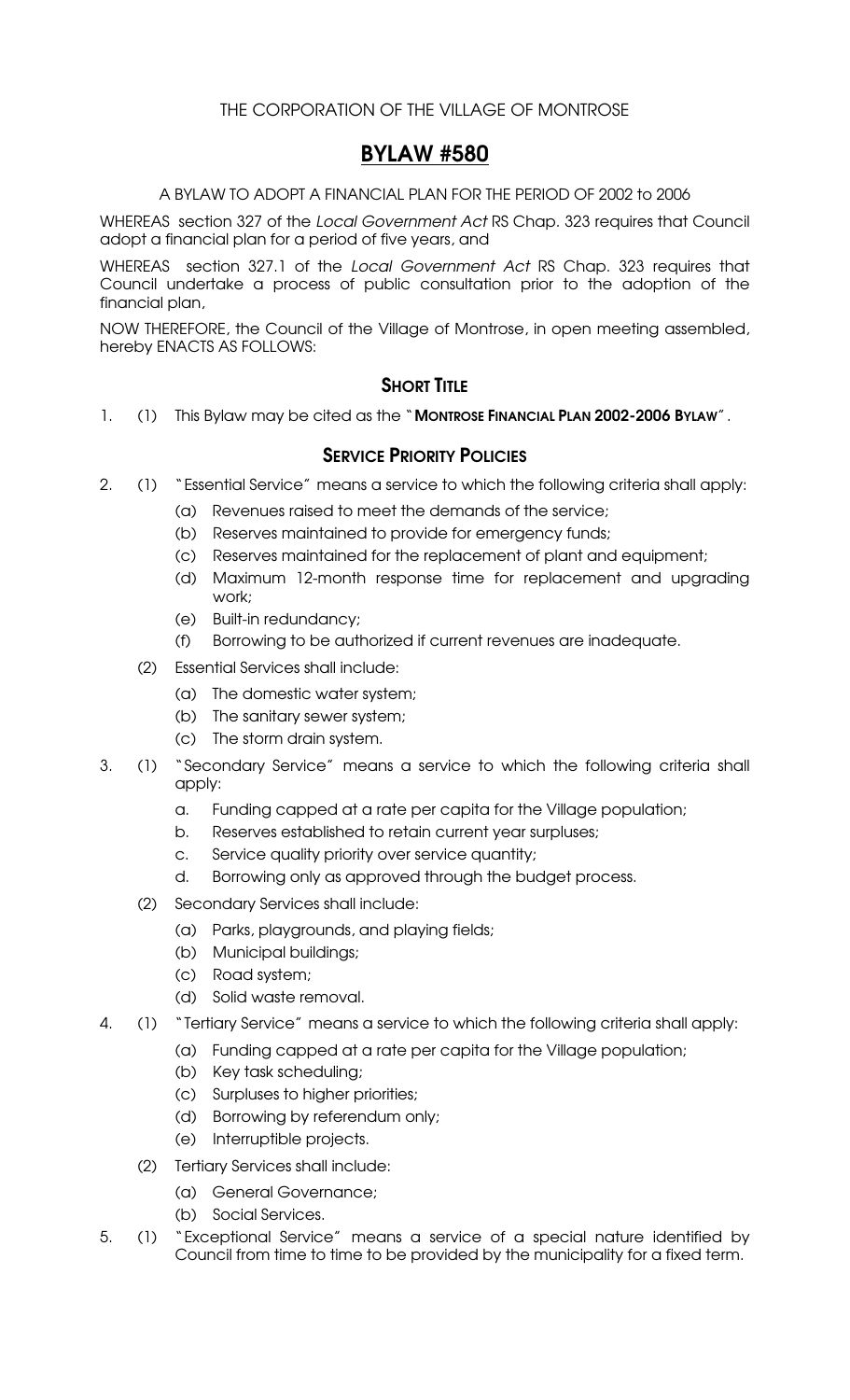### REVENUE POLICIES

- 6. (1) Direct user fees shall be the source of funding for:
	- (a) Part of the operations and maintenance cost of the water system;
	- (b) Part of the operations and maintenance cost of the sewer system;
	- (c) 65% of the operations and maintenance cost of the garbage service.
	- (2) Flat user fees shall be the source of funding for:
		- (a) Part of the operations and maintenance cost of the water system;
		- (b) Part of the operations and maintenance cost of the sewer system.
- 7. (1) Parcel taxes shall be the source of funding for:
	- (a) 25% of the operations and maintenance cost of the water system;
	- (b) 15% of the operations and maintenance cost of the sewer system;
	- (c) 100% of the operations and maintenance cost of the storm drain system.
	- (d) 100% of the cost of exceptional services.
- 8. (1) Ad valorem taxes shall be the default source of funding for all services for which no designated source of funding is identified in this Bylaw.

#### **GENERAL MATTERS**

- 9. (1) For the purpose of this Bylaw, the funding sources and levels indicated shall be considered target levels to be achieved over the term of this financial plan.
	- (2) All excess revenues or excess expenditures accrued in the Water Operating Fund or the Sewer Operating Fund over the course of a fiscal year shall be transferred to the General Operating Fund.
- 10. (1) The planned revenues for the years 2002 to 2006 relating to the General Operating Fund shall be those recorded on Schedule "A" attached to, and forming part of this Bylaw.
	- (2) The planned expenditures for the years 2002 to 2006 relating to the General Operating Fund shall be those recorded on Schedule "B" attached to, and forming part of this Bylaw.
	- (2) The planned revenues and expenditures for the years 2002 to 2006 relating to the Water Operating Fund shall be those recorded on Schedule "C" attached to, and forming part of this Bylaw.
	- (3) The planned revenues and expenditures for the years 2002 to 2006 relating to the Sewer Operating Fund shall be those recorded on Schedule "D" attached to, and forming part of this Bylaw.

#### ENACTMENT

- 11. (1) If any section, subsection, sentence, clause or phrase of this Bylaw is for any reason held to be invalid by the decision of any court of competent jurisdiction, the invalid portion shall be severed and the part that is invalid shall not affect the validity of the remainder.
	- (2) This Bylaw shall come into full force and effect on the final adoption thereof.

\_\_\_\_\_\_\_\_\_\_\_\_\_\_\_\_\_\_\_\_\_\_\_\_\_\_\_\_\_\_\_\_\_\_ \_\_\_\_\_\_\_\_\_\_\_\_\_\_\_\_\_\_\_\_\_\_\_\_\_\_\_\_\_\_\_\_

PUBLIC CONSULTATION WORKSHOP HELD READ A FIRST TIME READ A SECOND TIME READ A THIRD TIME RECONSIDERED AND FINALLY ADOPTED

this 27<sup>th</sup> day of October, 2001 this 18<sup>th</sup> day of December, 2001  $^{\text{\tiny{th}}}$  day of January, 2002 th day of March, 2002 this  $19<sup>th</sup>$  day of March, 2002

Mayor **Mayor** Village Clerk

Certified a true copy of Bylaw #580, as adopted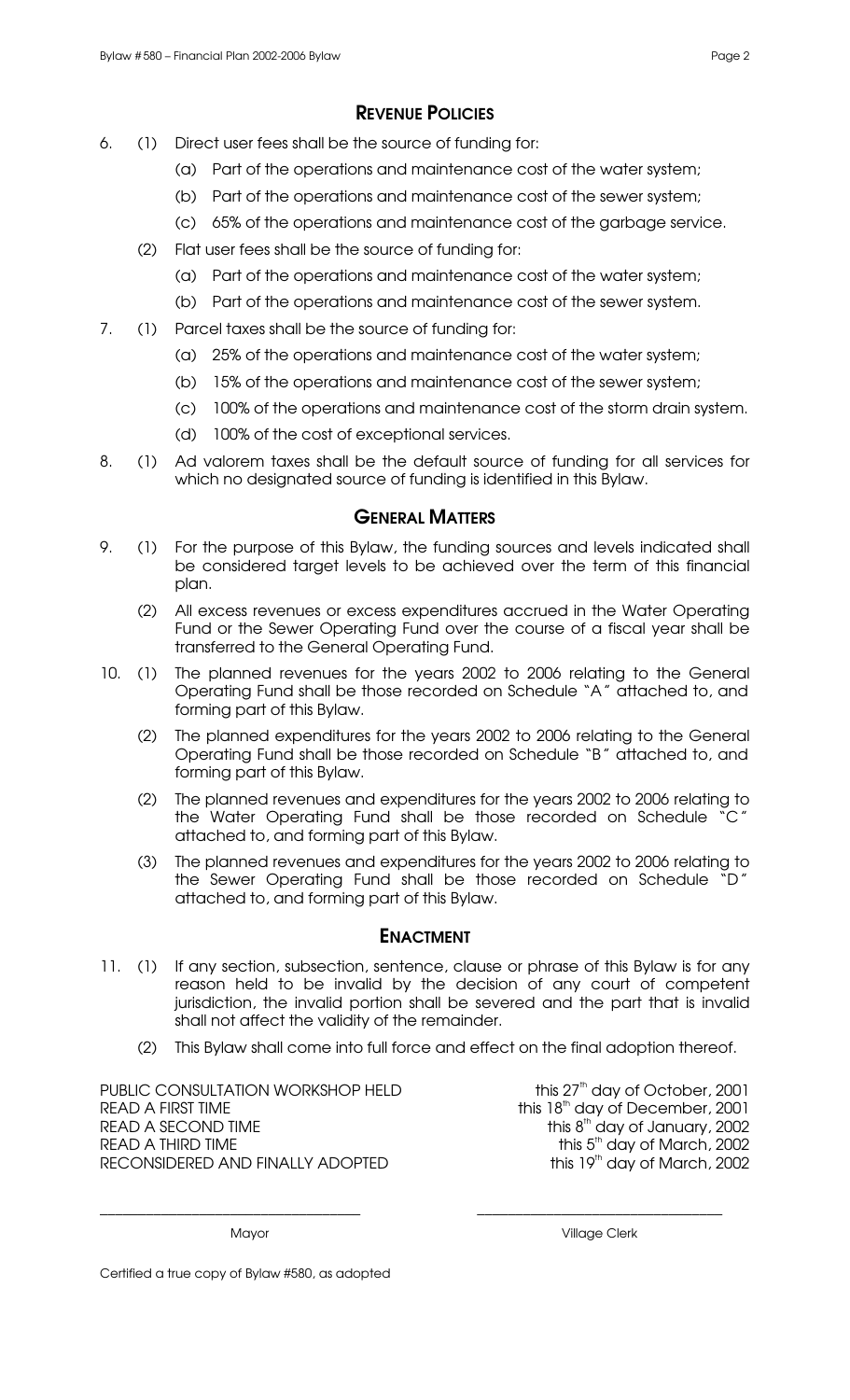\_\_\_\_\_\_\_\_\_\_\_\_\_\_\_\_\_\_\_\_\_\_\_\_\_\_\_\_\_\_\_\_\_\_\_\_\_\_\_

Village Clerk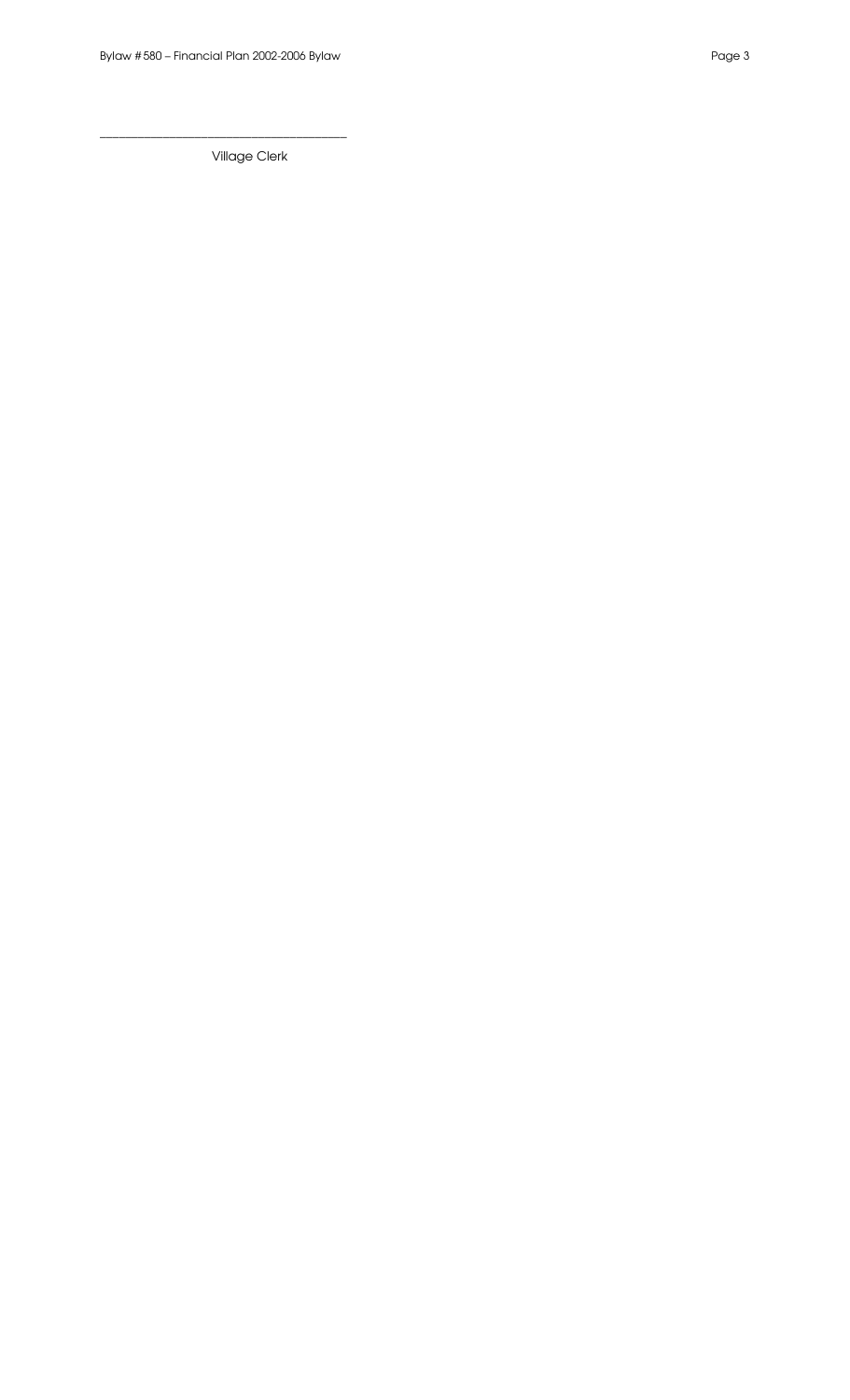# BYLAW #580

# SCHEDULE "A" – GENERAL FUND REVENUES

|                                            | 2002<br><b>BUDGET</b> | 2003<br><b>BUDGET</b>                   | 2004<br><b>BUDGET</b> | 2005<br><b>BUDGET</b> | 2006<br><b>BUDGET</b> |
|--------------------------------------------|-----------------------|-----------------------------------------|-----------------------|-----------------------|-----------------------|
|                                            |                       |                                         |                       |                       |                       |
| <b>TAXES</b>                               |                       |                                         |                       |                       |                       |
| Ad Valorem Taxes                           | 89,900                | 94,700                                  | 87,300                | 109,400               | 106,500               |
| <b>MCCERC Parcel Taxes</b>                 | 12,000                | 12,000                                  | $\mathbf 0$           | 0                     | $\mathbf 0$           |
| <b>Drainage Parcel Taxes</b>               | 13,000                | 13,000                                  | 13,000                | 13,000                | 13,000                |
| <b>Blue Box Parcel Taxes</b>               | 11,200                | 11,200                                  | 11,200                | 11,200                | 11,200                |
| <b>Utility Taxes</b>                       | 8,600                 | 8,600                                   | 8,600                 | 8,600                 | 8,600                 |
| <b>Grant in Lieu of Taxes</b>              | 2,500                 | 2,500                                   | 2,500                 | 2,500                 | 2,500                 |
| <b>TOTAL TAXES</b>                         | 137,200               | 142,000                                 | 122,600               | 144,700               | 141,800               |
| <b>SALE OF SERVICES</b>                    |                       |                                         |                       |                       |                       |
| <b>Garbage Service</b>                     | 17,900                | 18,000                                  | 18,000                | 18,000                | 18,000                |
| <b>Other Services</b>                      | 6,300                 | 6,300                                   | 6,300                 | 6,300                 | 6,300                 |
| <b>TOTAL SALE OF SERVICES</b>              | 24,200                | 24,300                                  | 24,300                | 24,300                | 24,300                |
| <b>OTHER REVENUES FROM OWN SOURCES</b>     |                       |                                         |                       |                       |                       |
| <b>Licenses &amp; Permits</b>              | 4,200                 | 4,200                                   | 4,200                 | 4,200                 | 4,200                 |
| Rentals                                    | 51,400                | 51,400                                  | 51,400                | 51,400                | 51,400                |
| Miscellaneous                              | 21,700                | 21,700                                  | 21,700                | 21,700                | 21,700                |
| <b>TOTAL REVENUES FROM OWN SOURCES</b>     | 77,300                | 77,300                                  | 77,300                | 77,300                | 77,300                |
| <b>UNCONDITIONAL TRANSFERS</b>             | 170,100               | 170,100                                 | 170,100               | 170,100               | 170,100               |
| <b>CONDITIONAL TRANSFERS</b>               | 53,400                | 52,900                                  | 52,900                | 67,900                | 52,900                |
| <b>INTERNAL TRANSFER</b>                   |                       |                                         |                       |                       |                       |
| <b>Water Fund Administration</b>           | 25,400                | 23,700                                  | 23,700                | 23,700                | 23,700                |
| Sewer Fund Administration                  | 73,400                | 68,300                                  | 68,300                | 68,300                | 68,300                |
| <b>Future Capital Expenditures Reserve</b> | 32,700                | $\mathbf 0$                             | $\mathbf 0$           | 0                     | 0                     |
| <b>Recreation Capital Reserve</b>          | 111,000               | $\mathbf 0$                             | 0                     | 0                     | 0                     |
| Short-Term Capital Borrowing (Bylaw #577)  | 56,800                | $\mathbf 0$                             | $\mathbf 0$           | 0                     | 0                     |
| <b>Transfer from Water Fund</b>            | 0                     | $\mathbf 0$                             | $\mathbf 0$           | 0                     | 0                     |
| <b>TOTAL INTERNAL TRANSFERS</b>            | 299,300               | 92,000                                  | 92,000                | 92,000                | 92,000                |
| <b>COLLECTIONS FOR OTHERS</b>              | 485,600               | 485,600                                 | 485,600               | 485,600               | 485,600               |
| <b>TOTAL GENERAL FUND REVENUES</b>         | 1,247,100             | 1,044,200 1,024,800 1,061,900 1,044,000 |                       |                       |                       |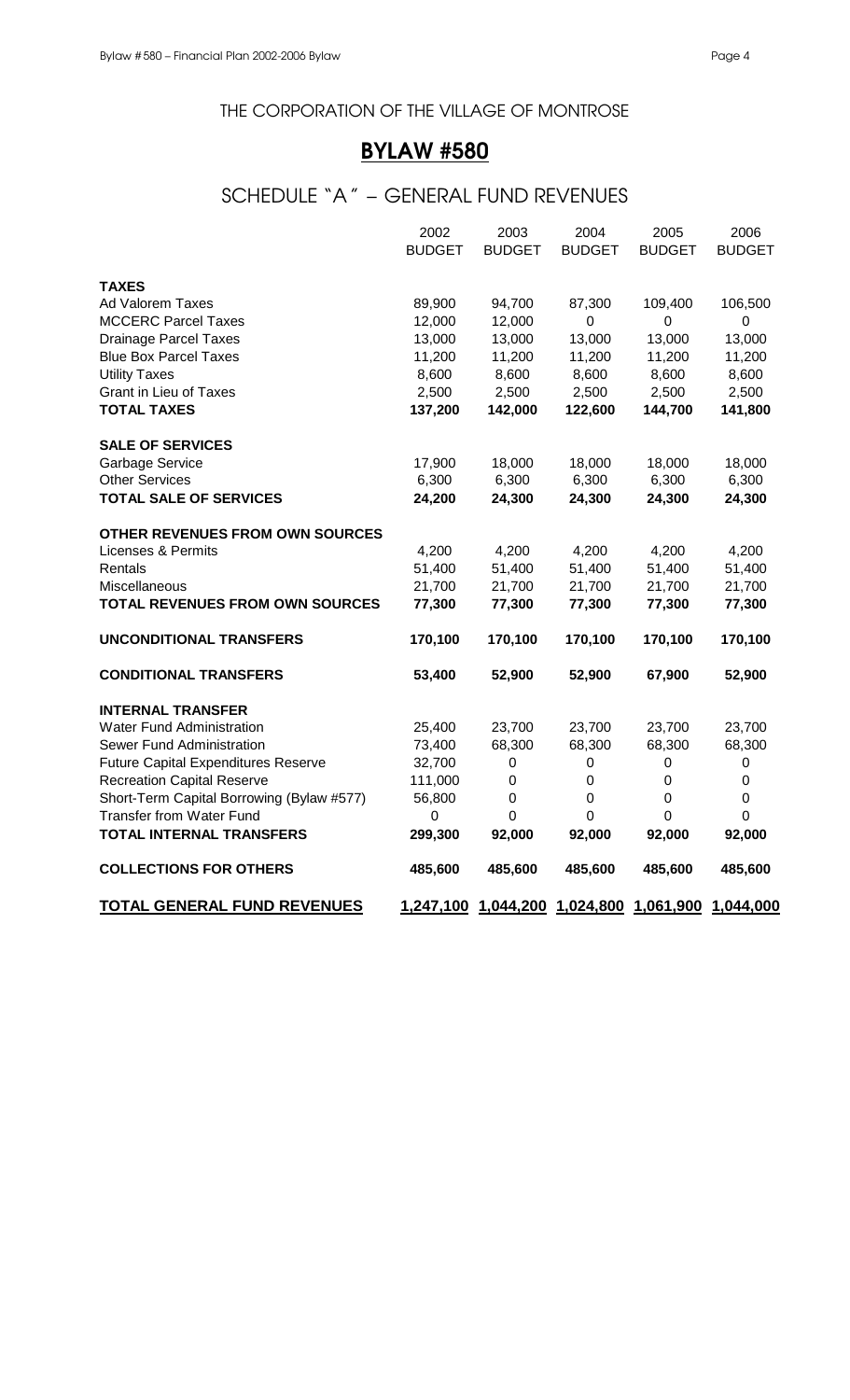# BYLAW #580

# SCHEDULE "B" – GENERAL FUND EXPENDITURES

|                                               | 2002          | 2003          | 2004                                              | 2005          | 2006          |
|-----------------------------------------------|---------------|---------------|---------------------------------------------------|---------------|---------------|
|                                               | <b>BUDGET</b> | <b>BUDGET</b> | <b>BUDGET</b>                                     | <b>BUDGET</b> | <b>BUDGET</b> |
| <b>GENERAL GOVERNMENT SERVICES</b>            |               |               |                                                   |               |               |
| Legislative                                   | 15,900        | 15,900        | 15,900                                            | 15,900        | 15,900        |
| <b>General Administration</b>                 | 147,200       | 150,100       | 153,100                                           | 156,200       | 159,300       |
| <b>Other General Government Services</b>      | 31,700        | 29,000        | 29,600                                            | 30,200        | 33,800        |
| <b>TOTAL GENERAL GOVT SERVICES</b>            | 194,800       | 195,000       | 198,600                                           | 202,300       | 209,000       |
|                                               |               |               |                                                   |               |               |
| <b>PROTECTIVE SERVICES</b>                    | 13,200        | 13,500        | 13,700                                            | 14,000        | 14,300        |
| <b>TRANSPORTATION SERVICES</b>                |               |               |                                                   |               |               |
| <b>Equipment Operation &amp; Maintenance</b>  | 14,500        | 14,800        | 15,100                                            | 15,400        | 15,700        |
| Workshop                                      | 10,000        | 10,200        | 10,500                                            | 10,700        | 10,900        |
| <b>Total Road Maintenance</b>                 | 36,000        | 36,700        | 37,500                                            | 38,200        | 39,000        |
| <b>Traffic Services</b>                       | 11,100        | 11,300        | 11,500                                            | 11,800        | 12,000        |
| <b>TOTAL TRANSPORTATION SERVICES</b>          | 71,600        | 73,000        | 74,600                                            | 76,100        | 77,600        |
| <b>ENVIRONMENTAL HEALTH SERVICES</b>          | 47,800        | 48,700        | 49,700                                            | 50,700        | 51,700        |
| <b>ENVIRONMENTAL DEVELOPMENT</b>              | 3,000         | 3,100         | 3,200                                             | 3,200         | 3,300         |
| <b>RECREATION &amp; CULTURAL SERVICES</b>     |               |               |                                                   |               |               |
| <b>Recreation Commission</b>                  | 10,100        | 10,300        | 10,500                                            | 10,700        | 10,900        |
| <b>Community Hall</b>                         | 15,900        | 16,300        | 16,600                                            | 17,000        | 17,300        |
| <b>Parks</b>                                  | 18,400        | 18,800        | 19,100                                            | 19,500        | 19,900        |
| <b>MCCERCS</b>                                | 17,700        | 18,000        | 6,100                                             | 6,300         | 3,400         |
| <b>TOTAL RECREATION &amp; CULTURE</b>         | 62,100        | 63,400        | 52,300                                            | 53,500        | 51,500        |
| <b>FISCAL SERVICES</b>                        |               |               |                                                   |               |               |
| <b>Debt Servicing</b>                         | 38,000        | 38,000        | 38,000                                            | 38,000        | 38,000        |
| <b>Transfer to Water Fund</b>                 | 300           | 0             | $\bf{0}$                                          | $\bf{0}$      | $\pmb{0}$     |
| <b>Transfer to Sewer Fund</b>                 | 36,200        | 15,000        | 0                                                 | 0             | 0             |
| <b>Transfer to Future Capital Reserves</b>    | 5,500         | 2,700         | 9,100                                             | 18,500        | 13,000        |
| <b>Transfer of Taxes Collected for Others</b> | 485,600       | 485,600       | 485,600                                           | 485.600       | 485,600       |
| <b>TOTAL FISCAL SERVICES</b>                  |               |               | 565,600 541,300 532,700 542,100                   |               | 536,600       |
| <b>CAPITAL PROJECTS</b>                       |               |               |                                                   |               |               |
| Administration                                | 16,000        | 5,000         | 5,000                                             | 5,000         | 5,000         |
| <b>Public Works</b>                           | 116,000       | 95,000        | 95,000                                            | 95,000        | 95,000        |
| Recreation                                    | 157,000 6,200 |               | 0                                                 | 20,000        | $\mathbf 0$   |
| <b>TOTAL CAPITAL PROJECTS</b>                 | 289,000       | 106,200       | 100,000                                           | 120,000       | 100,000       |
| <b>TOTAL GENERAL EXPENDITURES</b>             |               |               | 1,247,100 1,044,200 1,024,800 1,061,900 1,044,000 |               |               |
| <b>General Fund Surplus (Deficit)</b>         | $\mathbf 0$   | $\mathbf 0$   | $\mathbf 0$                                       | $\pmb{0}$     | 0             |
| <b>Consolidated Funds Surplus (Deficit)</b>   | 0             | 0             | $\mathbf 0$                                       | 0             | $\pmb{0}$     |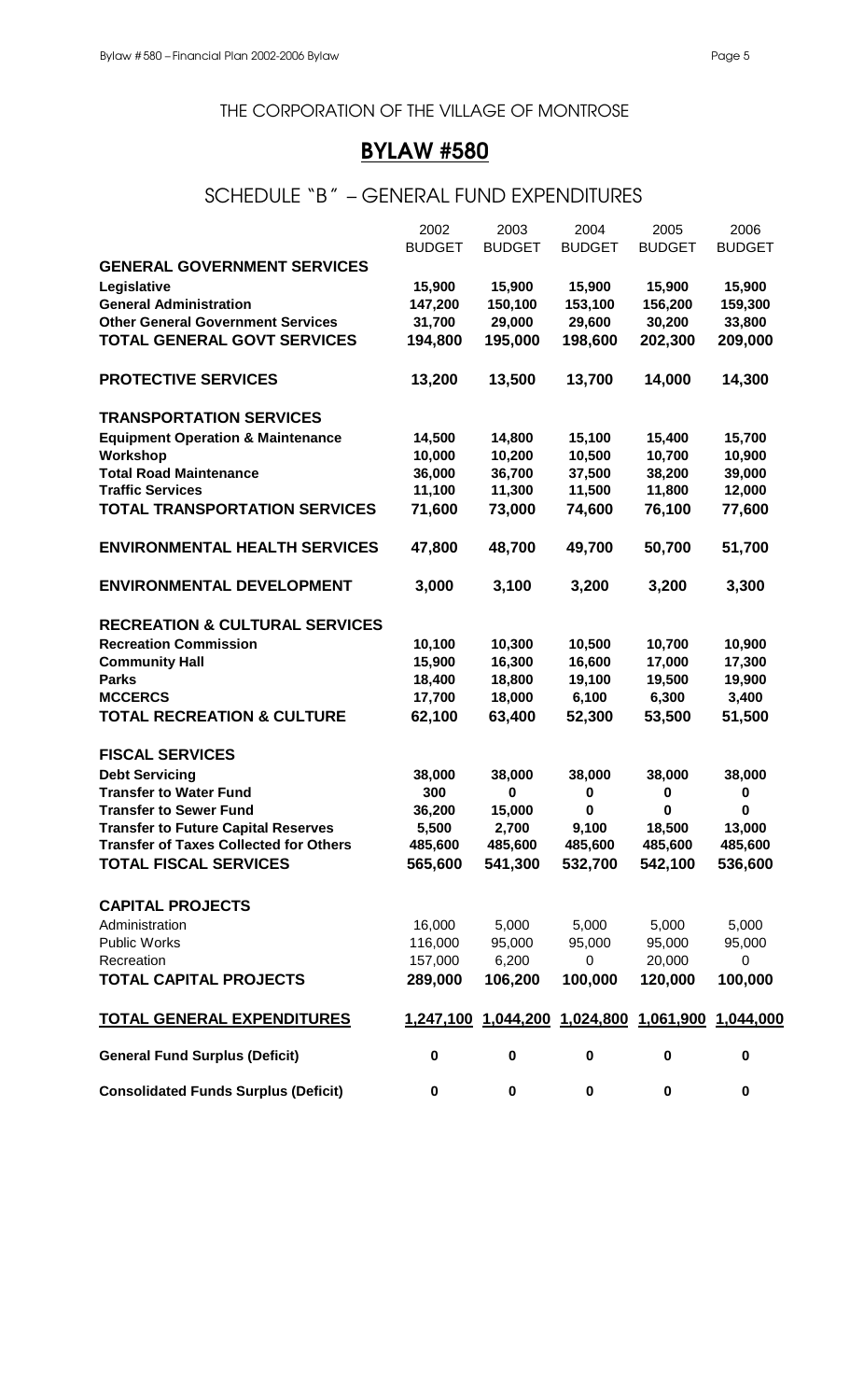# BYLAW #580

# SCHEDULE "C" – WATER FUND REVENUES & EXPENDITURES

|                                                          | 2002<br><b>BUDGET</b> | 2003<br><b>BUDGET</b> | 2004<br><b>BUDGET</b> | 2005<br><b>BUDGET</b> | 2006<br><b>BUDGET</b> |
|----------------------------------------------------------|-----------------------|-----------------------|-----------------------|-----------------------|-----------------------|
| <b>TAXES</b>                                             | 48,100                | 32,300                | 30,200                | 26,000                | 26,000                |
| <b>SALE OF SERVICES</b>                                  | 83,900                | 83,900                | 81,700                | 74,800                | 74,800                |
| <b>OTHER REVENUES</b>                                    | 9,600                 | 5,600                 | 5,600                 | 5,600                 | 3,900                 |
| <b>TRANSFER FROM OTHER FUNDS</b>                         | 300                   | $\bf{0}$              | $\bf{0}$              | $\mathbf 0$           | $\pmb{0}$             |
| <b>TOTAL WATER FUND REVENUES</b>                         | 141,900               | 121,800               | 117,500               | 106,400               | 104,700               |
| <b>GENERAL GOVERNMENT SERVICES</b>                       | 26,600                | 26,600                | 26,600                | 26,600                | 26,600                |
| <b>ENVIRONMENTAL HEALTH SERVICES</b>                     |                       |                       |                       |                       |                       |
| <b>Water Supply &amp; Distribution System</b><br>Pumping | 35,300                | 36,000                | 36,800                | 37,500                | 38,200                |
| Other System Maintenance                                 | 18,400                | 18,700                | 19,000                | 19,400                | 19,900                |
| <b>Total Water Supply &amp; Distribution System</b>      | 53,700                | 54,700                | 55,800                | 56,900                | 58,100                |
| <b>TOTAL ENVIRONMENTAL HEALTH</b>                        | 53,700                | 54,700                | 55,800                | 56,900                | 58,100                |
| <b>FISCAL SERVICES</b>                                   |                       |                       |                       |                       |                       |
| <b>Debt Servicing</b>                                    |                       |                       |                       |                       |                       |
| Long-Term Interest<br><b>Principal Installments</b>      | 3,800<br>2,100        | 5,800<br>8,800        | 3,700<br>8,700        | 0<br>$\mathbf 0$      | 0<br>0                |
| <b>Total Debt Servicing</b>                              | 5,900                 | 14,600                | 12,400                | 0                     | 0                     |
| <b>Transfer to Future Reserves</b>                       | $\pmb{0}$             | 5,900                 | 2,700                 | 2,900                 | 0                     |
| <b>Transfer to General Revenue Fund</b>                  | 0                     | $\bf{0}$              | $\mathbf 0$           | $\bf{0}$              | 0                     |
| <b>TOTAL FISCAL SERVICES</b>                             | 5,900                 | 20,500                | 15,100                | 2,900                 | 0                     |
| <b>TOTAL CAPITAL PROJECTS</b>                            | 55,700                | 20,000                | 20,000                | 20,000                | 20,000                |
| <b>TOTAL WATER FUND EXPENDITURES</b>                     | 141,900               | 121,800               | 117,500               | 106,400               | 104,700               |
| <b>SURPLUS (DEFICIT)</b>                                 | $\pmb{0}$             | $\bf{0}$              | $\bf{0}$              | $\bf{0}$              | 0                     |